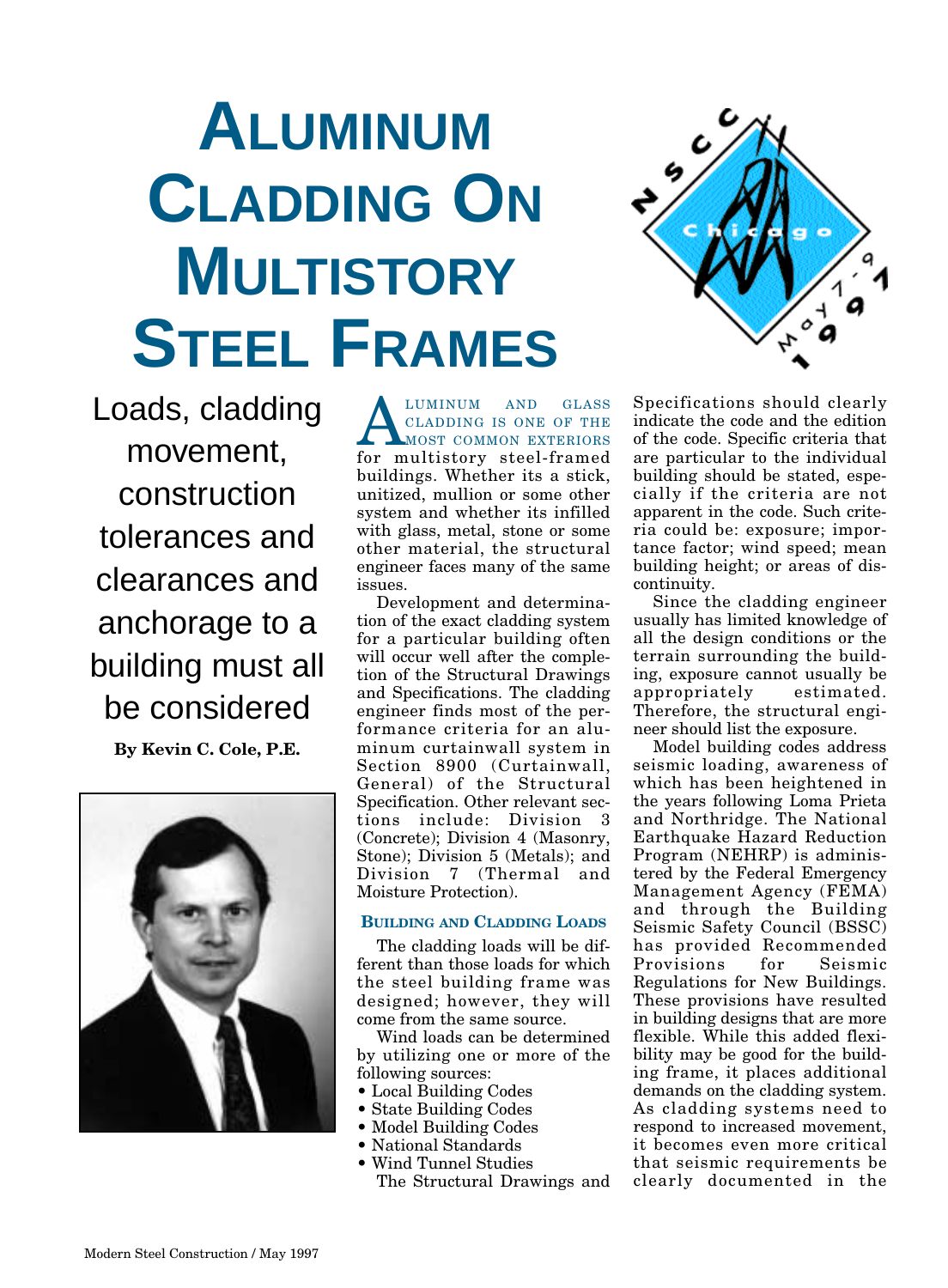Structural Drawings and Specifications.

Live loads are another consideration in designing cladding, especially if the cladding system includes a sunshade, canopy, cornice or other horizontal projection. This load could be snow or occupancy load. Again, these loads should be included in the Structural Notes or in the Specification.

Other loads that should be included include Window Washing tiebacks, concentrated loads on sills, panic loads at entrances and other loads that are not typical to the building occupancy but may affect the performance of the cladding system.

### **BUILDING AND CLADDING MOVEMENT**

The typical multistory steelframed building built today is much more flexible than its predecessor. In the design of cladding systems, many building and cladding movements must be considered. These movements can be accommodated with a splice joint in a stick system or a stack joint in a unitized system (see Figure 1).

The accumulation of these tolerances and movements add up very quickly. The project's architect is typically interested in the smallest sight lines possible. To minimize these sight lines, care and accuracy are necessary in determining the magnitude of tolerances and movements. Some of these movements can only be determined by the project's structural engineer and should be clearly identified in the<br>Structural Drawings or Drawings or Specifications.

Movements and tolerances that should be considered by the cladding engineer include: thermal movements; live load deflection; interstory differential movement (seismic); column shortening; shop fabrication; field installation; lateral storyto-story movement due to wind or seismic drift; and seismic lifting.





**• Thermal Movements.** Typically, the specification will list the expected temperature limits that the cladding system will experience. Unfortunately, these numbers do not provide all the information required to design for thermal movement. For example, performance requirements may state: "Design fabricate and install curtain wall system to provide for expansion and contraction over an ambient temperature differential of 120 degrees F and a metal surface temperature of +180 degrees F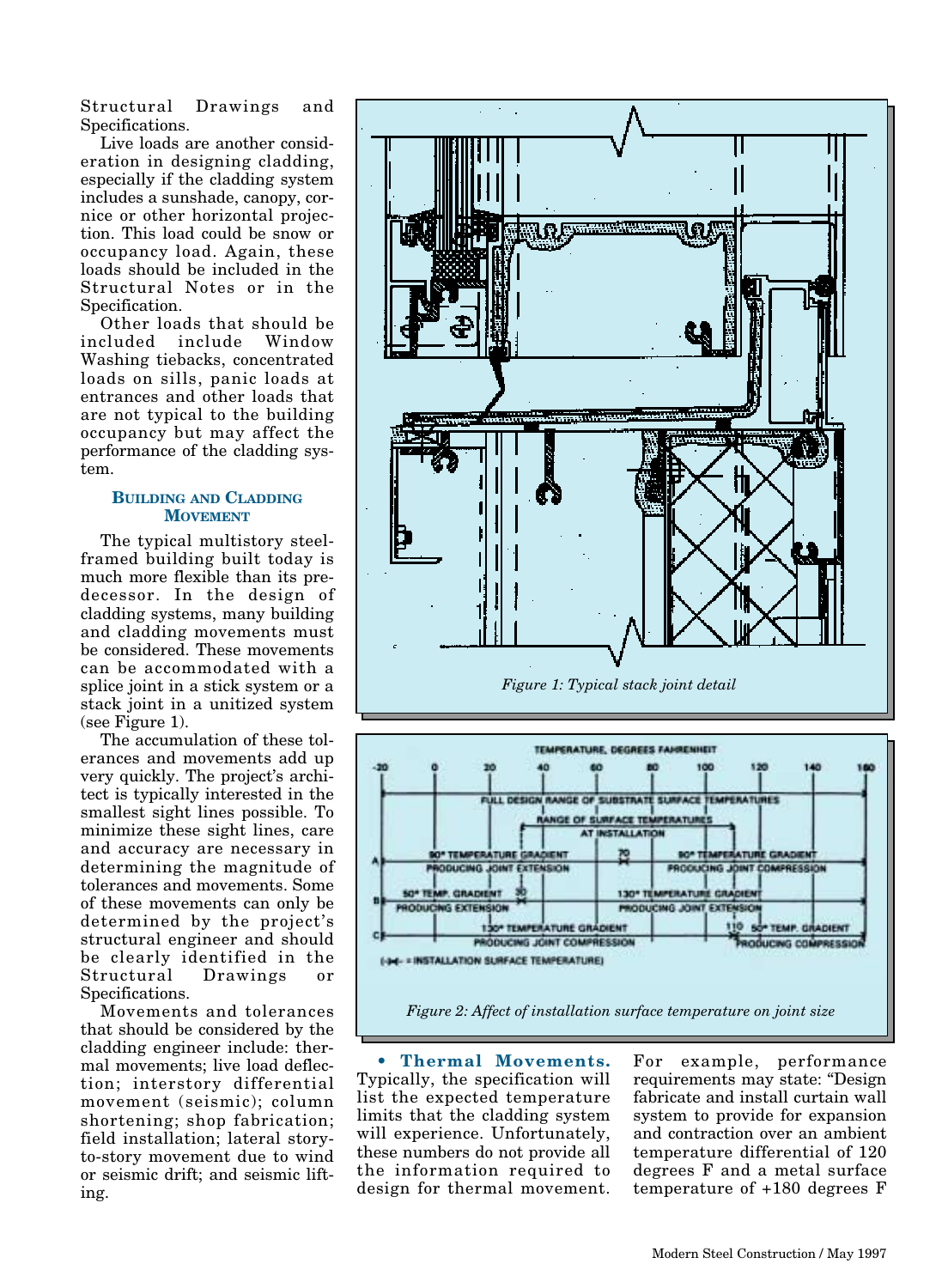

without bucking, sealed joint failure, glass breakage, undue stress on member or anchors and other detrimental effects. Dimensions shown on drawings are based on an assumed design/fabrication temperature of 70 degrees F. Fabrication and erection procedures shall take into account the ambient temperature range at the time of the respective operations. However, figure 2 depicts a graph showing the possible temperature ranges that the material will experience. This graph indicates that the real temperature range the material will experience is 130 degrees F and not 180 degrees F. This provides for a difference in movement for a 13' story-to-story height of approximately 1/8". While this number may appear small, added to other conservative estimates for other movements it can greatly affect the size of a movement joint.

**• Live Load Deflection.** The live load deflection of the spandrel beam supporting the cladding system should be determined and documented by the project's structural engineer. The magnitude of this number has a large impact on the movement joint size. If the structural engineer is to only consider code issues related to deflection, a 30' long spandrel beam could have a live load deflection of up to 1". This high a deflection would cause the movement joint and the stack mullion to be very large. Typically, if the live load deflection of the spandrel beam can be held to 3/8" or less, a system that is cost effective and acceptable to the architect can be achieved. Live load reductions and care in framing can help keep the live load deflection of the spandrel beam lower. This deflection should be determined and documented by the project's structural engineer.

**• Interstory Differential Movement (Seismic).** This movement occurs when the slabs between floors move vertically during a seismic event. If the spandrel beam is designed to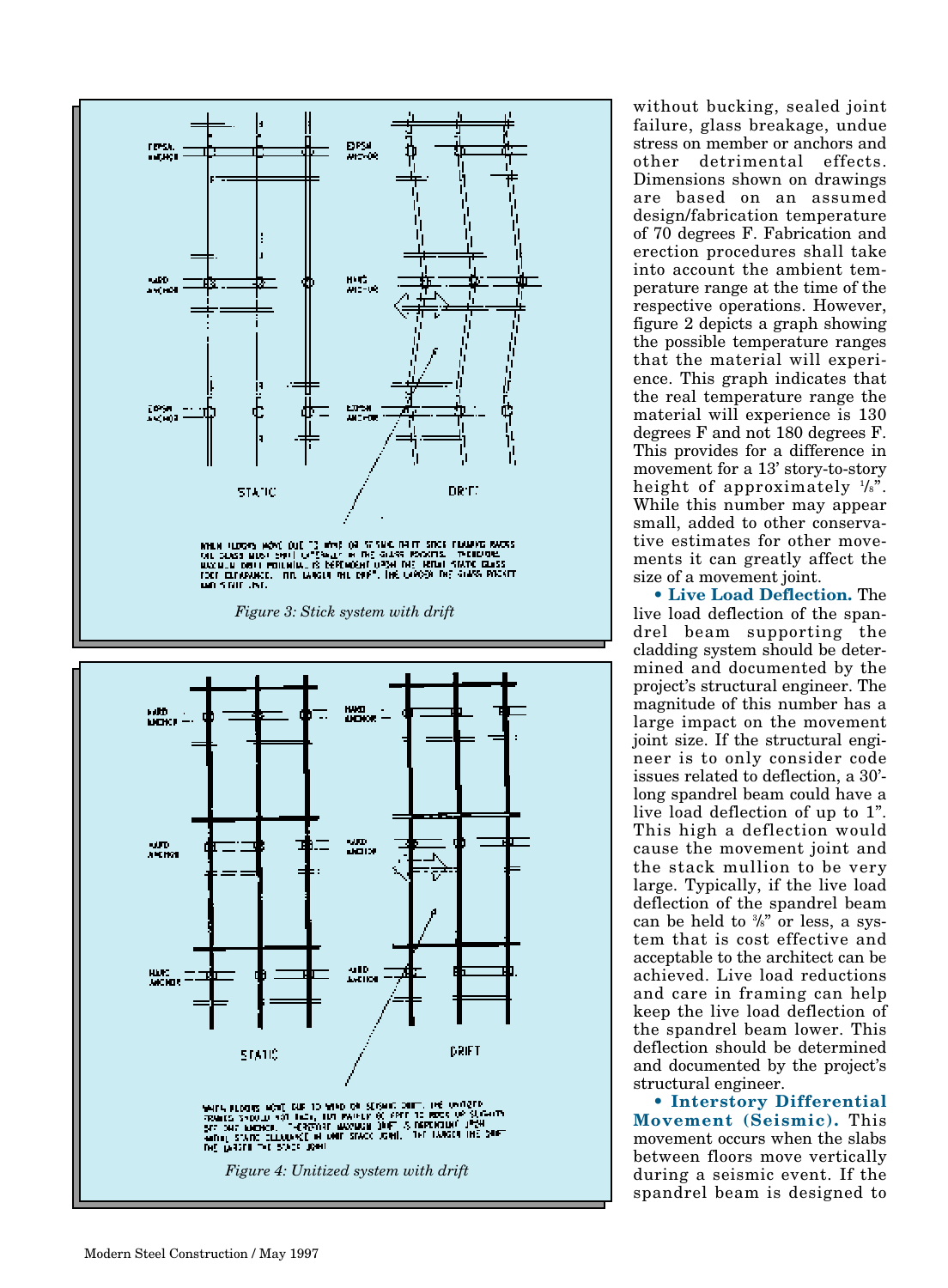resist live load deflection to a limit of <sup>3</sup>/<sub>8</sub>" or less, then the vertical movement also will be affected. These movements when applicable should be determined and noted by the project's structural engineer.

**• Column Shortening.** For low-rise and mid-rise buildings, this movement is of little concern. For high-rise buildings, the shortening related to the structure's dead load often has taken place before the cladding system is installed. Any shortening due to cladding loads and floor live loads should be determined and documented. Consideration should also be given to the timing of the application. If column shortening is a design consideration, it should be determined and documented by the building's structural engineer.

**• Shop Fabrication Tolerances.** The joint must allow for as much as  $\frac{1}{16}$ " movement due to shop fabrication tolerances.

**• Field Installation Tolerances.** The joint must allow for as much as  $\frac{1}{16}$ " movement due to shop fabrication tolerances.

**• Lateral Story-to-Story Movement Due to Wind or Seismic Drift.** Depending on the cladding system, lateral movements will have an impact on the horizontal movement of the cladding system and could have an impact on the vertical movements of units. Figure 3 shows how a stick curtainwall system responds to lateral storyto-story movement due to wind or seismic drift, while figure 4 shows how a unitized system responds. The new Seismic Provisions also have an impact. Many of the terms we have become accustomed to are changing. The cladding engineer needs to know two things regarding seismic movements. First, are the anticipated movements. And second is to know what is expected of the cladding system from a performance standpoint.

**• Seismic Lifting.** The horizontal movement described





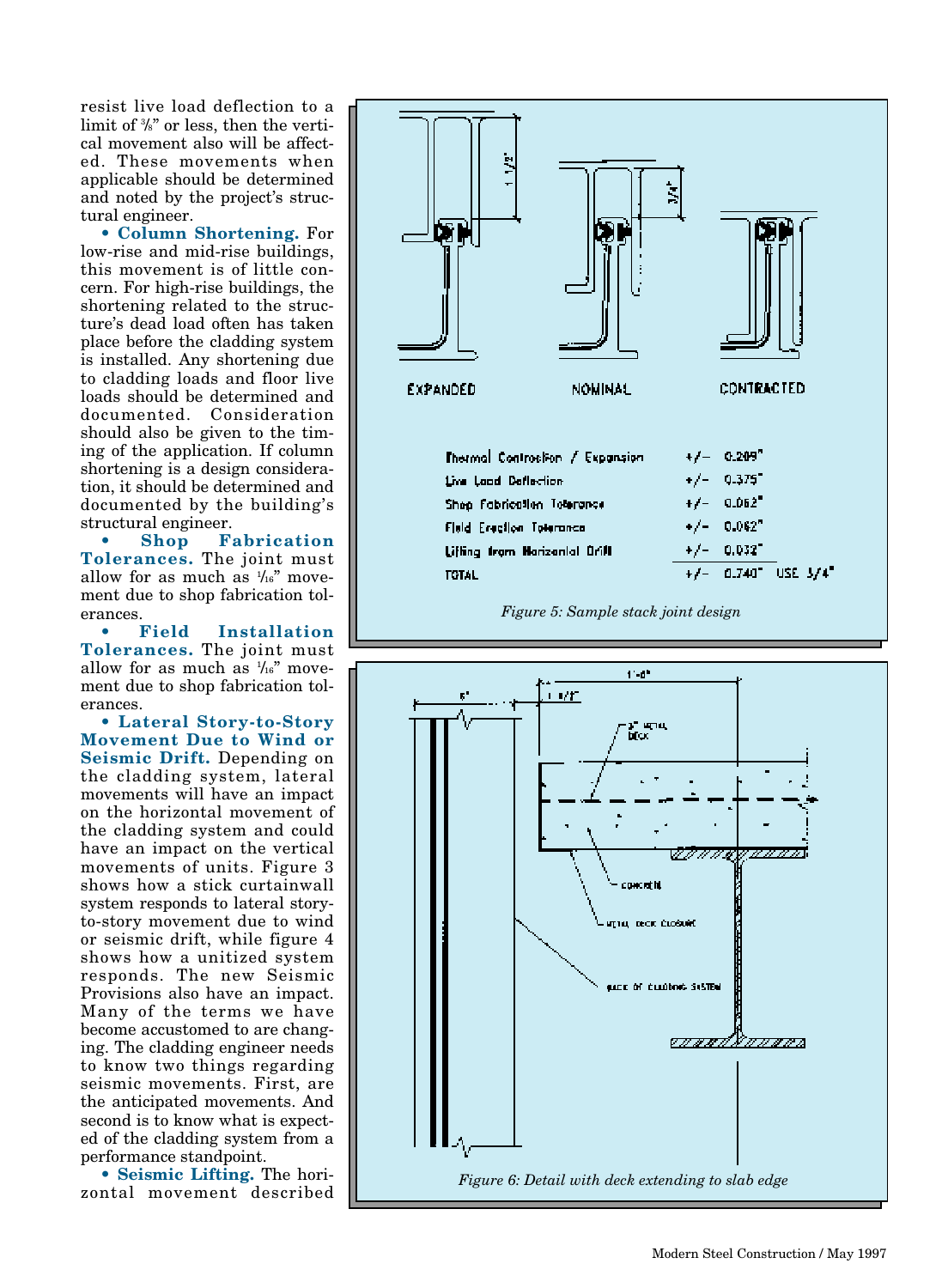above and shown in figure 4 will cause unitized frames to lift slightly. This lift must be included in the vertical movement considerations.

Figure 5 shows the accumulation of movements and tolerances on a sample stack joint. Conservatism in each category will create movement joint that provides a large, costly sight line.

## **BUILDING CONSTRUCTION TOLERANCES & CLEARANCE**

The terms tolerance and clearance as applied to cladding systems are closely related and often confused. They have distinctly different meanings, however, and this distinction must be clearly understood.

A tolerance is a permissible amount of deviation from a specified or nominal characteristic, such as a dimension, color, shape, composition or other quantity. In cladding system design related to the steel frame, we are only concerned with dimensional tolerances.

A clearance is a space or distance purposely provided between adjacent parts, both to allow for anticipated size variations and to provide working space where needed or perhaps for other reasons.

The in-place tolerance of a cladding system is typically in the range of  $\frac{1}{16}$ . The building construction tolerances are typically much higher than that (the allowed tolerances of a steelframed building can be found in the AISC Code of Standard Practice.

Upon review of the code, a building slab edge could have more than 1" of tolerance in any direction. For this reason, care must be taken in dimensioning the nominal location of the slab edge. Again, this information is contained in the Code of Standard Practice.

At times the cladding supplier is asked to provide a nominal dimension of less than 1" from the back face of the cladding system to the slab edge.



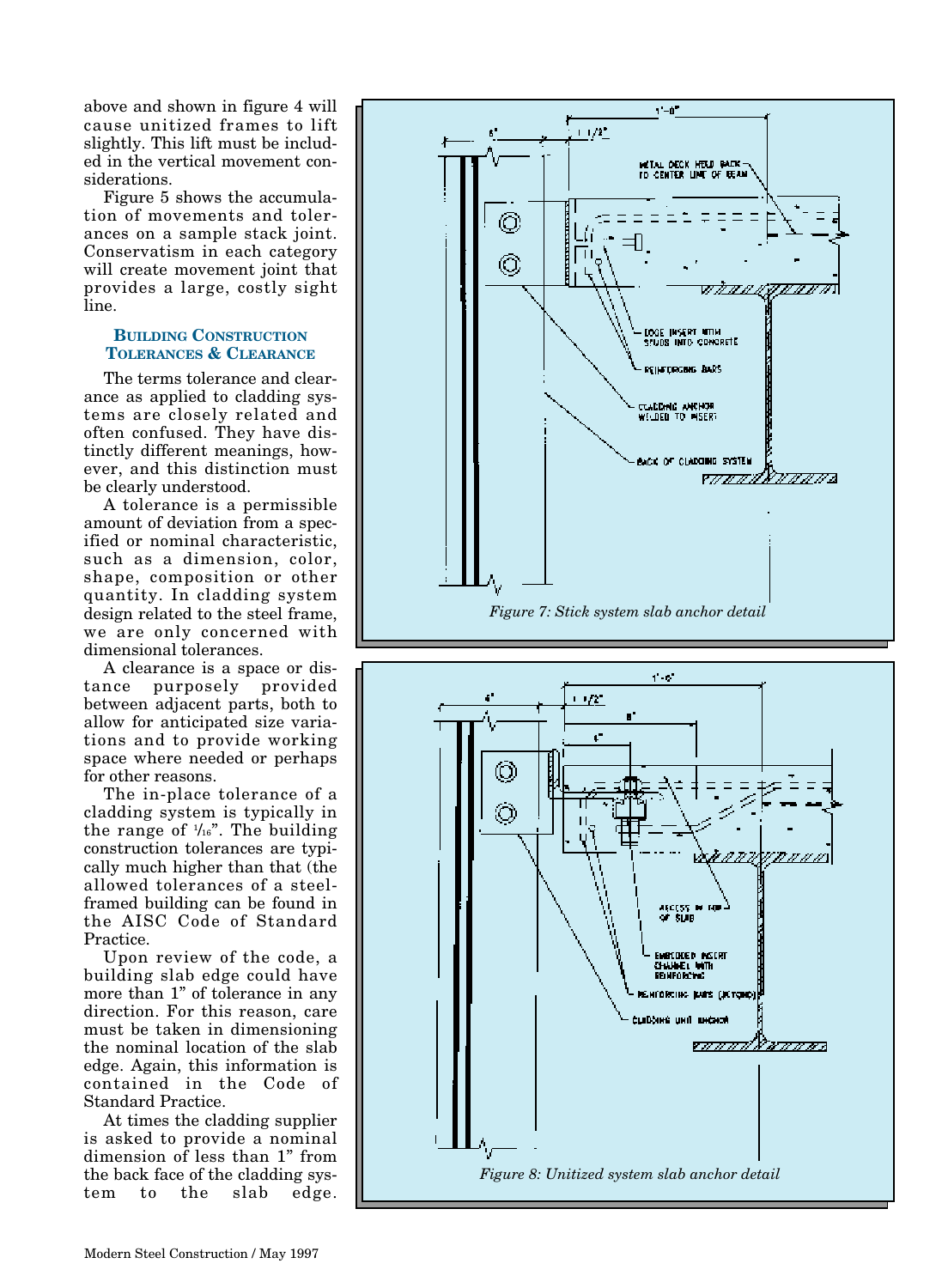Dimensional restraints such as these make it impossible to provide tight cladding tolerances without notching the cladding system or the building slab. Either of thse options can be very costly. The nominal dimension from the back face of the cladding system to the slab edge should not be less than  $1\frac{1}{2}$ . Figures 6-9 show a typical slab edge and the suggested nominal dimensions.

#### **CLADDING ANCHORAGE**

The way the cladding system is anchored to the building often is problematic. If the building structural engineer does not pay attention to the loads and considerations of the anchorage of the cladding system to the building, major additional costs may be realized. Important considerations include: termination of the metal deck; slab reinforcing at the anchor area; and kickers at the underside of spandrel beams.

**• Termination of the metal deck.** If the metal deck extends all the way out to the face of the edge screed then there is little concrete left to place a cladding system anchor. Figure 6 shows a slab edge detail with this condition. Typically, the cladding engineer needs 8 to 12" to develop the capacity of a cladding anchor. Figure 6 purposely omits the cladding anchor because it would be difficult to design a cladding anchor that could adequately support the loads in that condition. It is the responsibility of the project's structural engineer to design the slab edge not just for the anchor loads into the overall slab but also for the local effects of curtainwall anchor.

Figures 7 and 8 show details that provide adequate concrete to support a stick system or a unitized system. Figure 7 shows a plate with steel stud anchors welded to it. Given the proper concrete cover, this is a very suitable anchor for the standard stick curtainwall system. This anchor can be designed by the building's structural engineer or by the cladding engineer. If it is



intended that the cladding supplier furnish the anchor plate and that the cladding engineer design the anchor plate, that intention should be clearly stated in the contract documents.

Another option would be to provide a continuous angle at the screed edge with steel studs spaced to resist the curtainwall live and dead loads. This angle would replace the formed screed edge.

Figure 8 shows an insert embedded into the full-depth concrete at the slab edge. This anchor can be used for unitized curtainwall systems and allows the cladding supplier to install a preassembled curtainwall unit from the inside of the building. This process reduces field labor and risk. Reinforcing bars can be added to the insert in those conditions when seismic loading requires a mechanical attachment of the cladding anchor to the slab system.

**• Slab reinforcing at the anchor area.** If the slab edge does not have any reinforcing as shown in figure 6, there is a danger that the cladding system loads could crack the concrete and cause a failure. The reinforcing shown on figures 7 and 8 will help enclose the failure planes at the embed and insert and will reinforce the top of the cantilevered slab edge. This reinforcing should be designed by the structural engineer and shown on the structural drawings.

**• Kickers at the underside of spandrel beams.** Often the architect's design goal is to provide a curtainwall with sight lines as small as possible. A 5" to